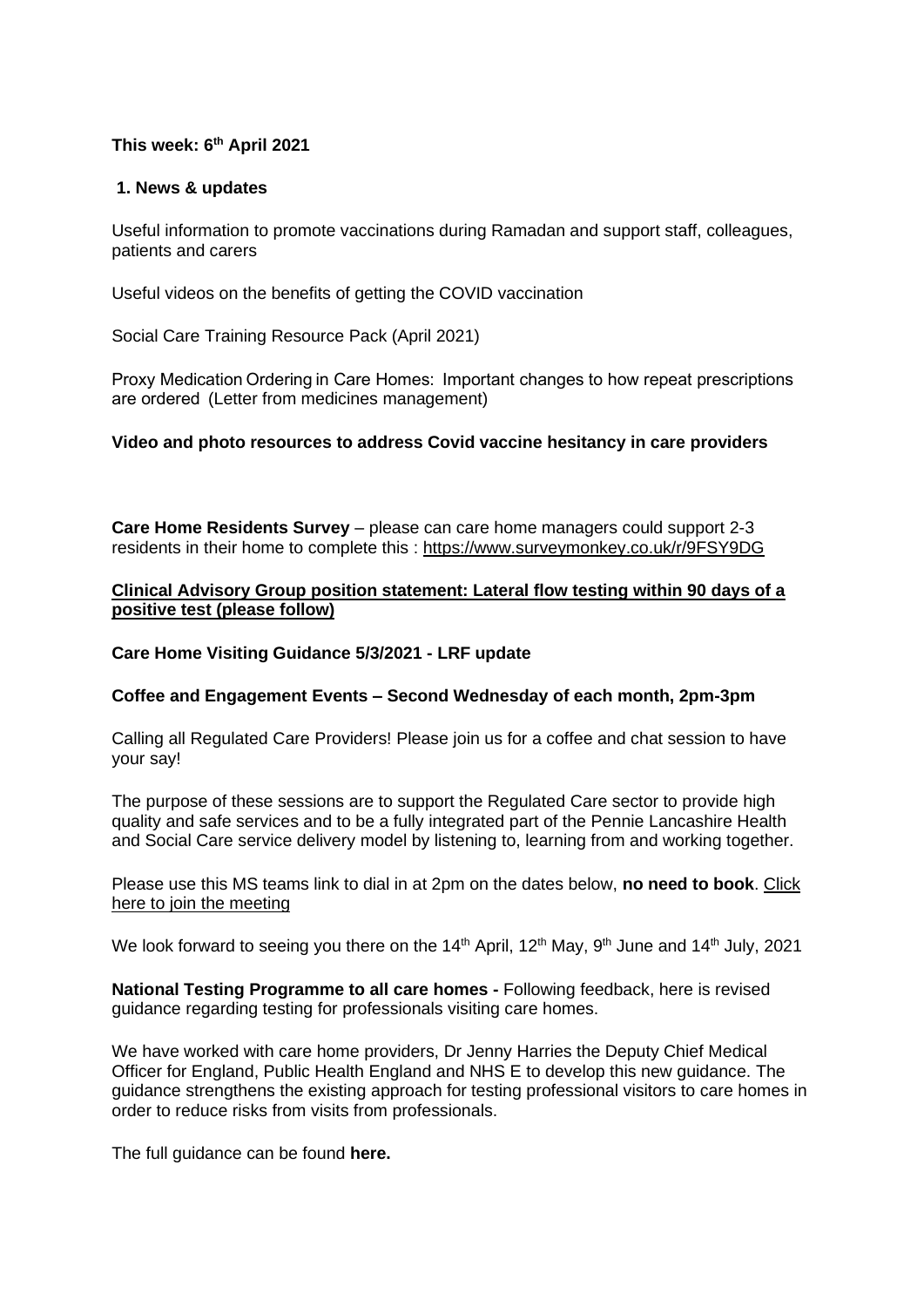The key changes are:

The default position is that without a negative test, the professional should not be allowed into the care home, (unless in an emergency, unless overridden by the care home manager following a risk based decision, or unless their entry is required by law such as CQC inspectors).

For NHS professionals, care homes should see evidence from the professional of a negative rapid lateral flow test within the last 72hrs, which shows they are following the NHS staff testing regime.

As per the previous guidance, professionals who are not part of regular testing for NHS staff or CQC inspectors (for example professionals such as podiatrists or engineers) will need to be tested at the care home in the same way as visitors.

If they are visiting multiple care homes in one day, they will now only need to be tested at the first care home they visit that day and can use evidence of this test at the next care home they visit that day.

CQC inspectors will now test at home using a lateral flow test on the day of a care home inspection, in addition to their weekly PCR.

Like care home staff, visiting professionals are exempt from testing for 90 days following a positive PCR test, unless they develop new symptoms.

The guidance provides further details and outlines the different forms of test evidence.

This guidance should be implemented as soon as possible but we also understand that professionals and their employers will need time to get to grips with practical issues, such as how they will provide evidence to care homes. Therefore this guidance should be implemented by care homes and professionals by 22nd March if not before.

Testing is, however, only one part of the approach to reduce risk and it is critical that visiting professionals don and doff PPE appropriately and follow the relevant infection control measures when visiting a care home including hand hygiene and distancing, in order to help keep care home residents and staff safe.

# **Every Action Counts guidance including hints and**

**tips:** [https://www.england.nhs.uk/coronavirus/wp-content/uploads/sites/52/2021/03/every](https://www.england.nhs.uk/coronavirus/wp-content/uploads/sites/52/2021/03/every-action-counts-hints-and-tips.pdf)[action-counts-hints-and-tips.pdf](https://www.england.nhs.uk/coronavirus/wp-content/uploads/sites/52/2021/03/every-action-counts-hints-and-tips.pdf)

**COVID-19 Vaccination Booklet** - please see, and feel free to download and share this information guide to covid vaccinations which was developed by Burnley Council and made relevant for every area in Pennine Lancashire by the CCG communications team: [pdfCOVID 19 Information Booklet](https://eastlancsccg.nhs.uk/about-us/publications/2793-covid-19-information-booklet-2) (1.37 MB)

**National surveillance system has been developed for reporting of Covid-19 cases in vaccinated individuals** - The details can be found on the following link: [https://www.gov.uk/government/publications/covid-19-enhanced-surveillance-of-cases-](https://www.gov.uk/government/publications/covid-19-enhanced-surveillance-of-cases-in-vaccinated-individuals/reporting-to-the-enhanced-surveillance-of-covid-19-cases-in-vaccinated-individuals)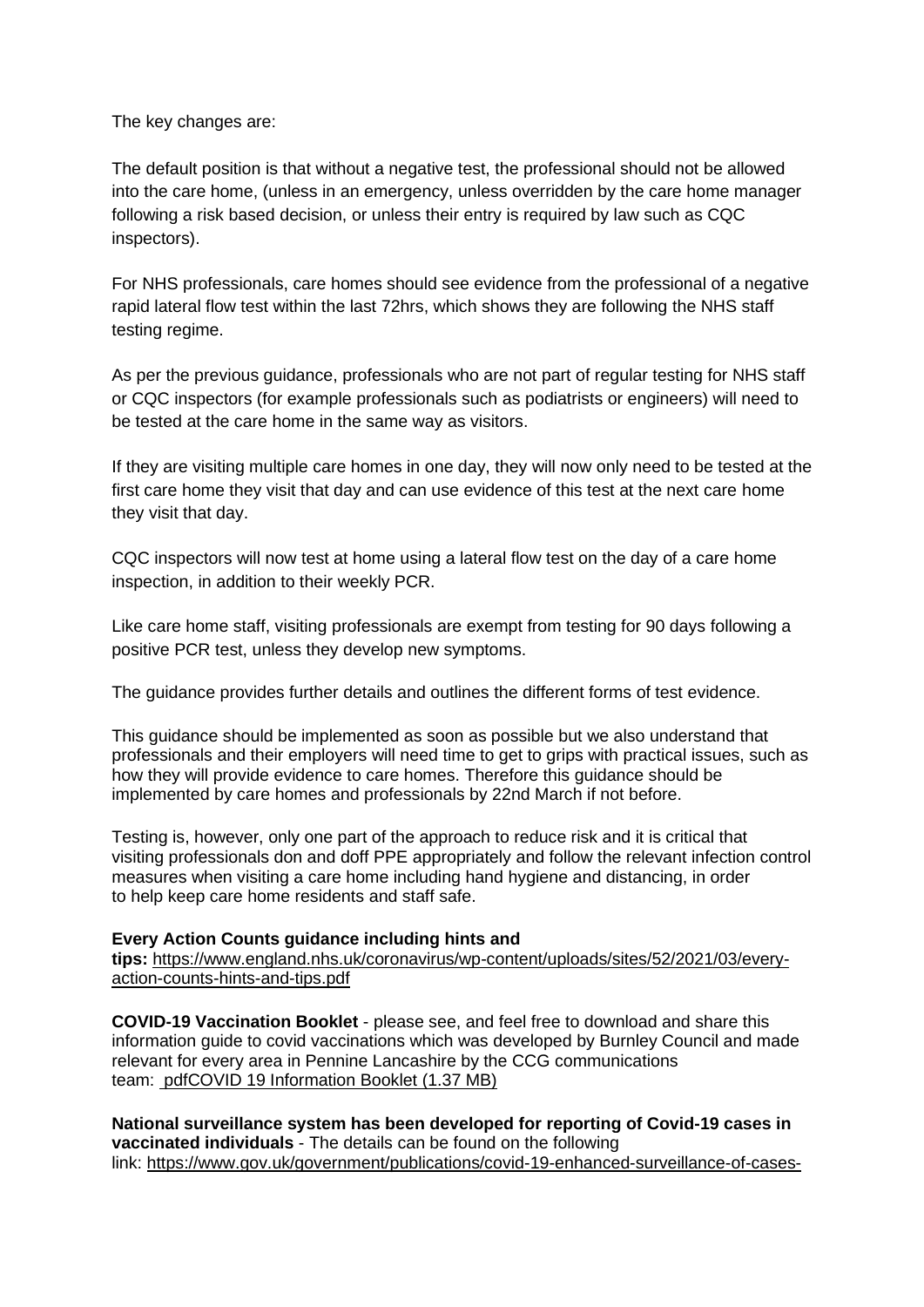[in-vaccinated-individuals/reporting-to-the-enhanced-surveillance-of-covid-19-cases-in](https://www.gov.uk/government/publications/covid-19-enhanced-surveillance-of-cases-in-vaccinated-individuals/reporting-to-the-enhanced-surveillance-of-covid-19-cases-in-vaccinated-individuals)[vaccinated-individuals](https://www.gov.uk/government/publications/covid-19-enhanced-surveillance-of-cases-in-vaccinated-individuals/reporting-to-the-enhanced-surveillance-of-covid-19-cases-in-vaccinated-individuals)

Please note:

Vaccinated individuals who test positive using a lateral flow device should be confirmed using PCR.

An individual who has received 1 dose of vaccine at least 10 days prior to symptom onset should report through the online form.

An individual who has received their second dose of vaccine at least 7 days prior to symptom onset should report through the [online form.](https://snapsurvey.phe.org.uk/snapwebhost/s.asp?k=161037673124)

If you would like more information about this surveillance please contact [PHE.vaccines@nhs.net](mailto:PHE.vaccines@nhs.net)

**New: NICE safeguarding in care homes guidance:** [pdfSafeguarding adults in care](https://eastlancsccg.nhs.uk/about-us/publications/2794-safeguarding-adults-in-care-homes)  homes [\(411 KB\)](https://eastlancsccg.nhs.uk/about-us/publications/2794-safeguarding-adults-in-care-homes)

**Covid vaccination stay safe and protect others – Poster** [pdfReg care advisory v2](https://eastlancsccg.nhs.uk/about-us/publications/2796-reg-care-advisory-v2) (160 [KB\)](https://eastlancsccg.nhs.uk/about-us/publications/2796-reg-care-advisory-v2)

**PLEASE READ : OFFICIAL: New Care Home Resources COVID testing pathway -** Please read the following documents:

# [PHE Care Home Template Resource](https://eastlancsccg.nhs.uk/images/PHE_NW_ARI_Care_Home_Template_Resource_v2.1_18022021.pptx)

# [PHS Care Home Outbreak Testing Pathway](https://eastlancsccg.nhs.uk/images/PHE_NW_ARI_Care_Home_Outbreak_Testing_Pathway_v1.6_19022021.pdf)

[Log Request Form](https://eastlancsccg.nhs.uk/images/ILog_Request_Form_v10.docx)

[Outbreak Testing Letter](https://eastlancsccg.nhs.uk/images/Outbreak_testing_letter_16_Feb.pdf)

**Lateral Flow Tests post isolation** - the Director of Public Health for Lancashire has advised that care home staff should continue lateral flow tests post isolation due to the high number of cases in our area (this is currently different to the National Guidance published on the 16<sup>th</sup> February). Care Home Managers should ask staff to continue to carry out lateral flow tests on return from isolation – they remain exempt from PCR tests for 90 days (unless they have a further positive lateral flow result when a confirmatory PCR should be carried out). Summary advice and guidance is [here:](https://eastlancsccg.nhs.uk/images/DPHAdvice_LFD_care.docx)

#### [Top 10 Tips from Care Homes who have had outbreaks](https://eastlancsccg.nhs.uk/images/RegulatedCareSector/Top_ten_tips.docx)

**[Covid19 Resource Pack for Care Homes](https://www.lancashire.gov.uk/practitioners/health-and-social-care/care-service-provider-engagement/coronavirus-covid-19-information-for-care-providers/residential-and-nursing-care/)** - please do have a look at the Covid19 Resource Pack for Care Homes developed by Lancashire County Council (East Lancs area) and Blackburn with Darwen Council.

**What to do if an employee refuses to take a covid 19 test** – This is an interesting article, here: [https://www.homecareinsight.co.uk/legal-what-if-your-employee-refuses-to-take-a](https://www.homecareinsight.co.uk/legal-what-if-your-employee-refuses-to-take-a-covid-19-test/)[covid-19-test/](https://www.homecareinsight.co.uk/legal-what-if-your-employee-refuses-to-take-a-covid-19-test/) which concludes: "Given the health and safety duties, providers should have a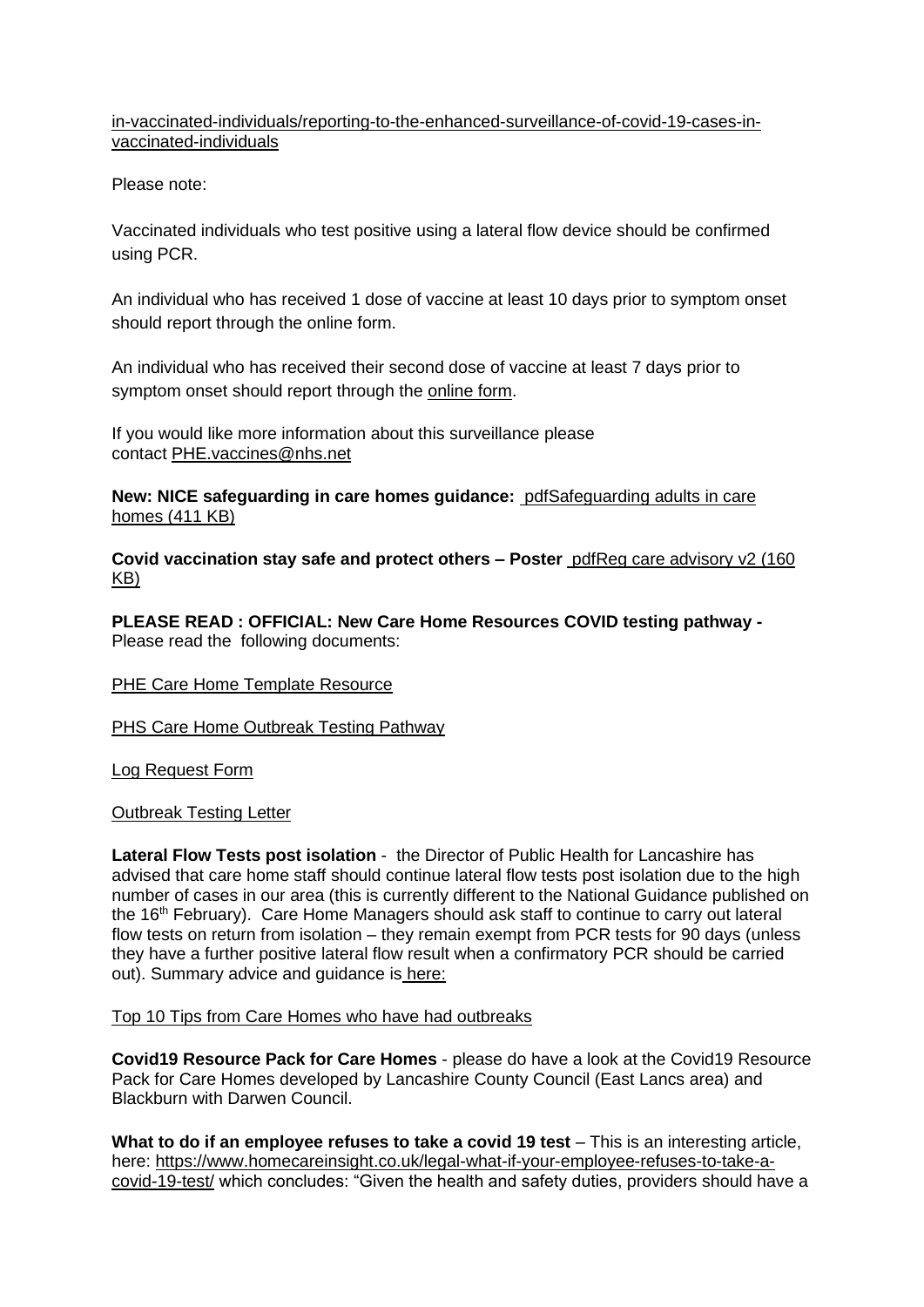risk management strategy in place for managing COVID-19 risks and this should set out the role that testing plays in reducing the rate of COVID-19 transmission. The testing should be the key component of managing the risk and the Government is clearly expecting all care workers to be tested. Although mandatory testing may amount to an infringement on the right to a private life, with a clear risk management strategy in place, a court is most likely to consider it is a legitimate course of action to protect public health. Refusing to take a test is therefore likely to be a potentially fair ground for taking disciplinary action, including dismissal. Providers however need to be careful to explore the employee's reasons for refusal and decide whether those reasons are reasonable in the circumstances. A fair disciplinary process will also of course have to be followed.

# **2. Policies and procedures**

LRF Care Home Visiting Policy Update guidance: **[Regulated Care Meeting Agenda -](https://eastlancsccg.nhs.uk/images/RegulatedCareSector/2021_03_09_Regulated_Care_Meeting_Agenda_-_Operational.doc.docx) [Operational.doc](https://eastlancsccg.nhs.uk/images/RegulatedCareSector/2021_03_09_Regulated_Care_Meeting_Agenda_-_Operational.doc.docx)**

**End of outbreak reminder –** Please can all managers please ensure they send an email marked " End of Outbreak Notification" with the attached terminal clean checklist to [infectionprevention@lancashire.gov.uk](mailto:infectionprevention@lancashire.gov.uk) as soon as it has been completed. Please refer to the care home resource pack for the associated documents. Timely completion of this will ensure all local databases are up to date with regards to the admission status of your home.

**Ventilation Guidance (from the CCG Infection Control Team)** - We appreciate that as the weather turns colder it may become difficult to maintain natural ventilation (e.g. opening windows) in care homes and office spaces and still keep staff and residents at a comfortable temperature. However adequate ventilation and air exchange is important in reducing the risk of aerosol transmission. Therefore, please consider the points below:

Ensure you have a ventilation strategy as part of your Providers COVID -19 risk assessment

Consideration needs to be made regarding adequate ventilation and still ensuring thermal comfort for staff and residents

When residents are in communal areas consider opening the windows in their bedrooms while they are not occupied

If staff are cold please ensure the provider Uniform policy is not breached (encourage layers underneath the uniform rather than cardigans) staff should be bare below the elbows

In communal areas if it is too cold to open the windows continuously consider partial opening or intermittent opening to encourage air exchange

# [Further Information](https://assets.publishing.service.gov.uk/government/uploads/system/uploads/attachment_data/file/928720/S0789_EMG_Role_of_Ventilation_in_Controlling_SARS-CoV-2_Transmission.pdf)

# **3. Training opportunities**

**Resources and learning for social care staff** - <https://www.reactto.co.uk/> This is also free for all care staff and covers a wide variety to subjects focusing on prevention.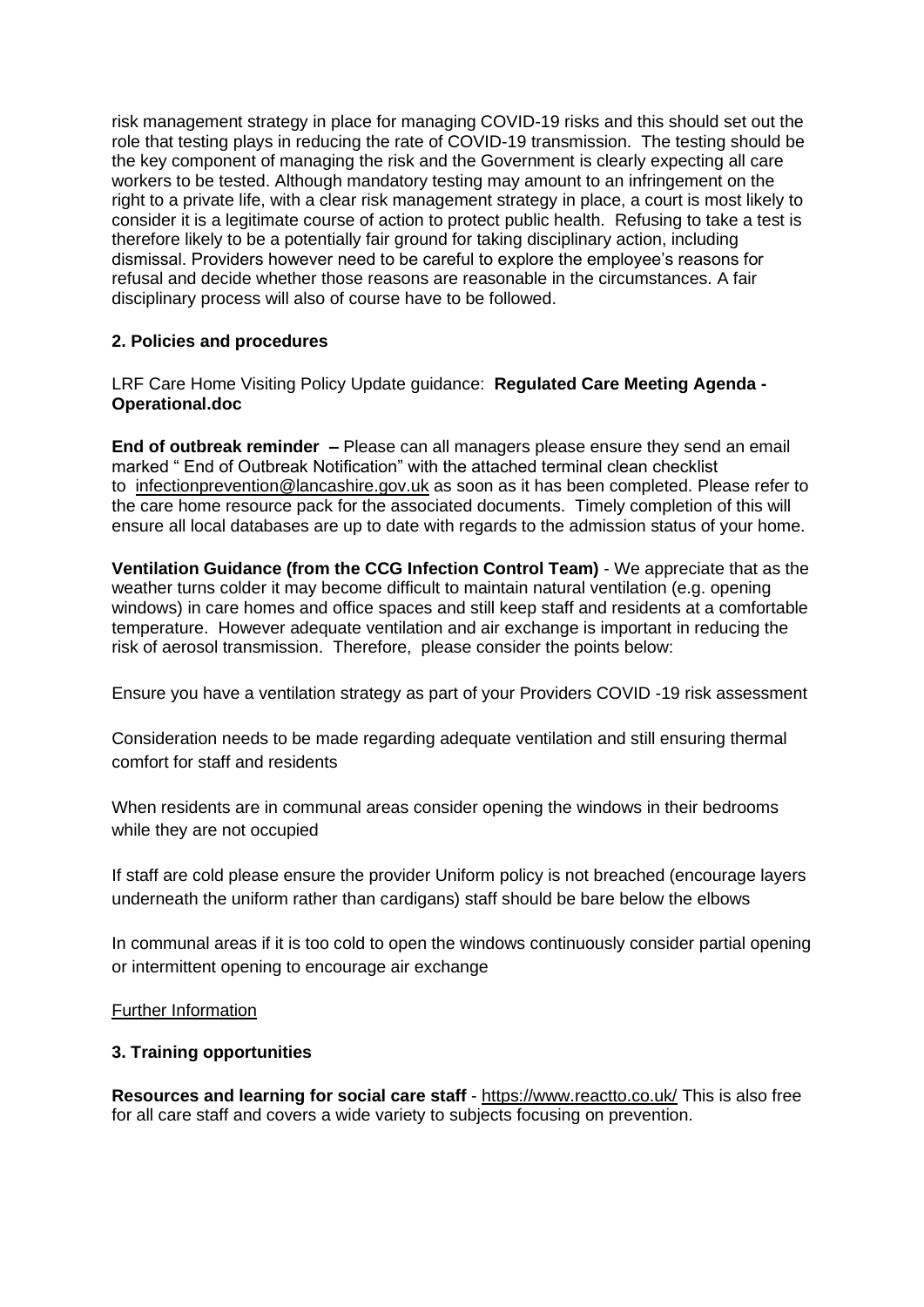Nutrition & Hydration Resources: on food fortification [here,](file:///C:/Users/libby.horsfield/AppData/Local/Microsoft/Windows/INetCache/Content.Outlook/JPBAACMK/images/Food_Fortification.pdf) here ( Media release BDA endorsed resources Sep 20) [here](file:///C:/Users/libby.horsfield/AppData/Local/Microsoft/Windows/INetCache/Content.Outlook/JPBAACMK/images/Media_release_BDA_endorsed_resources_Sep_20.docx) and e-learning for Community Carers - Hydration in Older People [here](file:///C:/Users/libby.horsfield/AppData/Local/Microsoft/Windows/INetCache/Content.Outlook/JPBAACMK/images/e-learning_for_Community_Carers_-_Hydration_in_Older_People.docx)

Discussing SLT Solutions/Swallowing Difficulties following COVID. To watch the video please click [here](https://bit.ly/2G8VuhL)

To watch the NACC national conference on Nutrition and CoVID. 'Can food be thy Medicine' click [here](https://bit.ly/2TnSmkZ) - <https://www.scie.org.uk/>

# **4. IPC/PPE**

# **KEY MESSAGES FOR STAFF**

- 1. PPE Fatigue As the pandemic continues PPE fatigue sets in – as we are still in a period of sustained community transmission it is vital staff continue to wear PPE correctly and are competent in donning and doffing – contact [laura.forsythe1@nhs.net](mailto:laura.forsythe1@nhs.net) if further training is needed
- 2. Staff who have had COVID-19 Even if you have had COVID-19 we don't know how long immunity lasts, therefore staff should continue to wear PPE and follow IPC guidance
- 3. Staff who have had the vaccine Should still continue to wear PPE, follow IPC guidance, maintain social distancing and continue to be tested

# **FOR MANAGERS : Every Action Counts:**

[https://www.england.nhs.uk/coronavirus/wp-content/uploads/sites/52/2021/03/every-action](https://www.england.nhs.uk/coronavirus/wp-content/uploads/sites/52/2021/03/every-action-counts-hints-and-tips.pdf)[counts-hints-and-tips.pdf](https://www.england.nhs.uk/coronavirus/wp-content/uploads/sites/52/2021/03/every-action-counts-hints-and-tips.pdf)

# **Here is a poster that you can download and use Regulated Care Poster**

**[The UK Infection Prevention and Control guidance](https://www.gov.uk/government/publications/wuhan-novel-coronavirus-infection-prevention-and-control)** – Please find the latest [Government](https://www.gov.uk/government/publications/personal-protective-equipment-ppe-illustrated-guide-for-community-and-social-care-settings)  [guidance on PPE](https://www.gov.uk/government/publications/personal-protective-equipment-ppe-illustrated-guide-for-community-and-social-care-settings) as an illustrated guide for community and social care settings.

Please also find the [CQC guidance](https://www.cqc.org.uk/guidance-providers/residential-adult-social-care/infection-prevention-control-care-homes) to ensure that care settings are compliant with IPC.

# **5. Domiciliary Care**

# **Useful links for the domiciliary care sector (LCC)** :

**[External link to LCC Covid 19 Site](https://www.lancashire.gov.uk/practitioners/health-and-social-care/care-service-provider-engagement/coronavirus-covid-19-information-for-care-providers/)** 

[External link to the LCC Covid 19 site, that is dom care specific](https://www.lancashire.gov.uk/practitioners/health-and-social-care/care-service-provider-engagement/coronavirus-covid-19-information-for-care-providers/home-care/)

[External link to LCC Covid 19 webinar](https://www.lancashire.gov.uk/practitioners/health-and-social-care/care-service-provider-engagement/coronavirus-covid-19-information-for-care-providers/local-communications-to-providers-and-service-users/covid-19-provider-engagement-webinars/)

General/contractual queries re dom care services and Covid 19 can be sent through to: [care@lancashire.gov.uk](mailto:care@lancashire.gov.uk)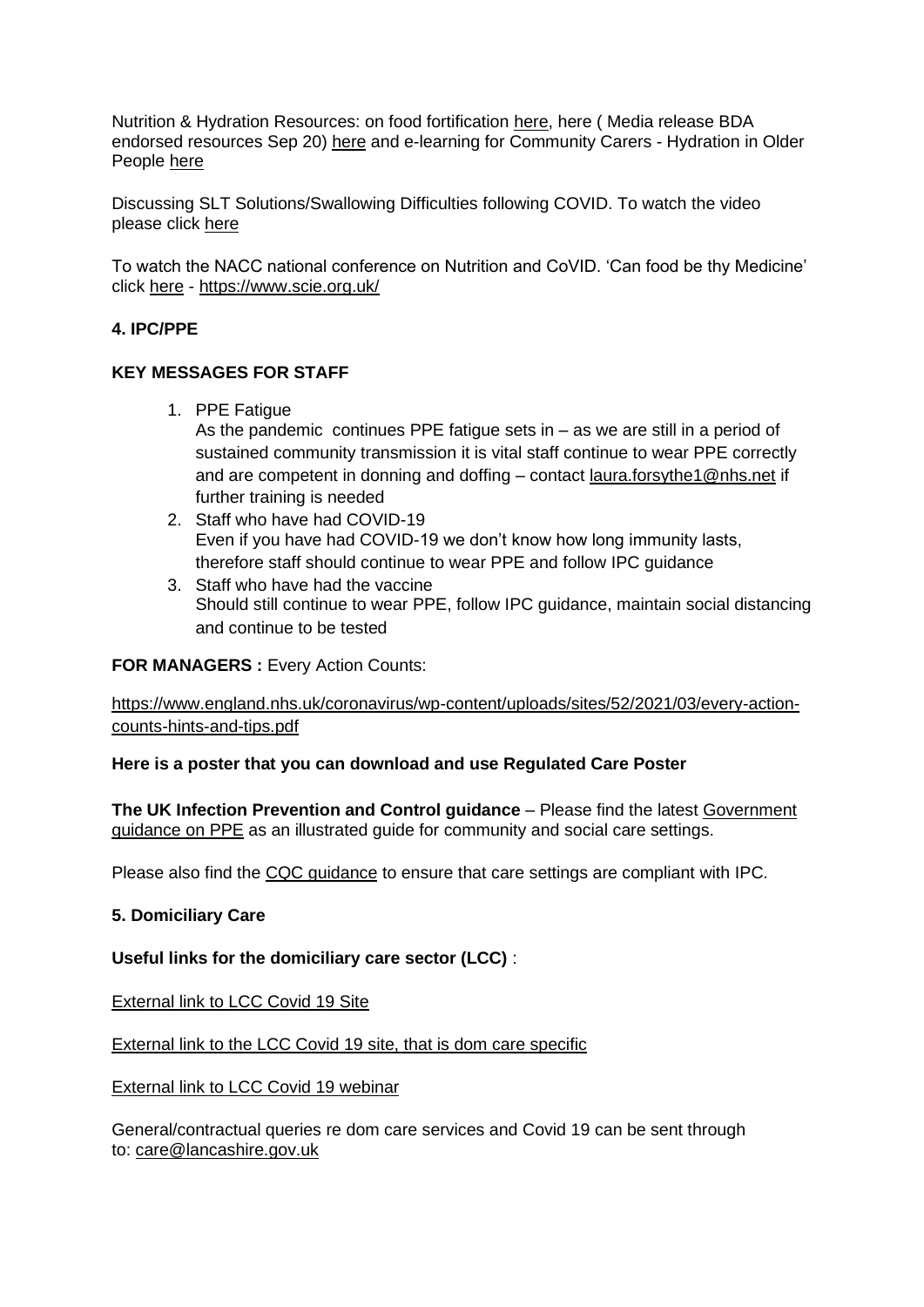# **6. Primary Care**

#### The latest Primary Care Bulletin [for local GP practices in Pennine Lancashire: Monday 22nd](https://eastlancsccg.nhs.uk/images/20210319_Primary_Care_Briefing_from_Dr_M_Dziobon_No_184_for_circulation.pdf)  [March 2021](https://eastlancsccg.nhs.uk/images/20210319_Primary_Care_Briefing_from_Dr_M_Dziobon_No_184_for_circulation.pdf)

# **7. Digital, IT and data**

The Future of the Telemedicine Service Pendle and Hyndburn- Dear Pendle and Hyndburn Providers we appreciate your localities are high Telemedicine users thus we would like to invite you to attend an engagement session in relation to the news below and attached. Please come along to work with us on next steps. No need to book. If you are in Pendle please click the first link below at 1pm on Thursday 15<sup>th</sup> April. If you are in Hyndburn please click the second link below at 2pm on Friday 16<sup>th</sup> April

Pendle – Thursday April 15<sup>th</sup> 1.00-2.00pm [Click here to join the meeting](https://teams.microsoft.com/l/meetup-join/19%3ameeting_NDdjNWJhODItOTA3NS00ZDliLWEwNTgtMDEzYTI5MmRlZTI2%40thread.v2/0?context=%7b%22Tid%22%3a%2237c354b2-85b0-47f5-b222-07b48d774ee3%22%2c%22Oid%22%3a%22a2ec35af-1c40-4f8f-8903-a088b26ed2a2%22%7d)

Hyndburn – Friday April  $16<sup>th</sup> 2.00-3.00$ pm [Click here to join the meeting](https://teams.microsoft.com/l/meetup-join/19%3ameeting_N2NjNDY5NjktNThlNC00NjhiLWFmODktYmQ0Y2FkZjYyNzgw%40thread.v2/0?context=%7b%22Tid%22%3a%2237c354b2-85b0-47f5-b222-07b48d774ee3%22%2c%22Oid%22%3a%22a2ec35af-1c40-4f8f-8903-a088b26ed2a2%22%7d)

#### **8. Key dates and information**

**Thank you, and best wishes to Step Zak** - please note the team changes as of 1st April 2021. Adele Thornburn has returned to the CCG and is working with the Regulated Care Transformation Programme team for 2 and a half days per week and Stephanie Zak is now focusing on nursing and quality in Primary Care. We are sure that you will join us extending huge thanks to Stephanie for all her dedication, expert leadership and fabulous support to the regulated care programme over the last 12 months; and wish her all the very best in her new role. We will continue to work closely with Stephanie in strengthening the primary care and care sector interface and opportunities to improve quality for our local population.

**Pennine Lancashire Care Provider Forum** – No need to book, insert date info from below here\*\*\* just use this link to dial in **-** [Join Microsoft Teams Meeting](https://teams.microsoft.com/l/meetup-join/19%3ameeting_OWE0ZjdiNjUtNTRmZC00YzE2LWFhMjYtYjk2MGRhOTQ5NTEw%40thread.v2/0?context=%7b%22Tid%22%3a%2237c354b2-85b0-47f5-b222-07b48d774ee3%22%2c%22Oid%22%3a%226ae1fd49-b6bd-4e18-8c59-b3f5992aa6e2%22%7d)

# **Coffee and Engagement Events – Second Wednesday of each month, 2pm-3pm**

Calling all Regulated Care Providers! Please join us for a coffee and chat session to have your say! The purpose of these sessions are to support the Regulated Care sector to provide high quality and safe services and to be a fully integrated part of the Pennie Lancashire Health and Social Care service delivery model by listening to, learning from and working together. Please use this MS teams link to dial in at 2pm on the dates below, **no need to book**. [Click here to join the meeting](https://teams.microsoft.com/l/meetup-join/19%3ameeting_NjkxOTI3M2MtMzdlNC00MDliLWFhMjgtZmZiZjMzZGI5OTkw%40thread.v2/0?context=%7b%22Tid%22%3a%2237c354b2-85b0-47f5-b222-07b48d774ee3%22%2c%22Oid%22%3a%22a2ec35af-1c40-4f8f-8903-a088b26ed2a2%22%7d)

We look forward to seeing you there on the 14<sup>th</sup> April, 12<sup>th</sup> May, 9<sup>th</sup> June and 14<sup>th</sup> July, 2021

**[HealthWatch Residential](https://www.surveymonkey.co.uk/r/F37VV7N) care staff survey** - please circulate to staff and encourage everyone to respond to this important survey. BwD Healthwatch survey to find out what people's health and social care priorities for our next year's workplan. Healthwatch BwD are still here to listen to your experiences of health and social care and are busy planning our projects for the year ahead. What do you want us to focus on this year in Blackburn with Darwen? Tell us what is important to you in this quick survey. <https://www.surveymonkey.co.uk/r/SJJMZWK>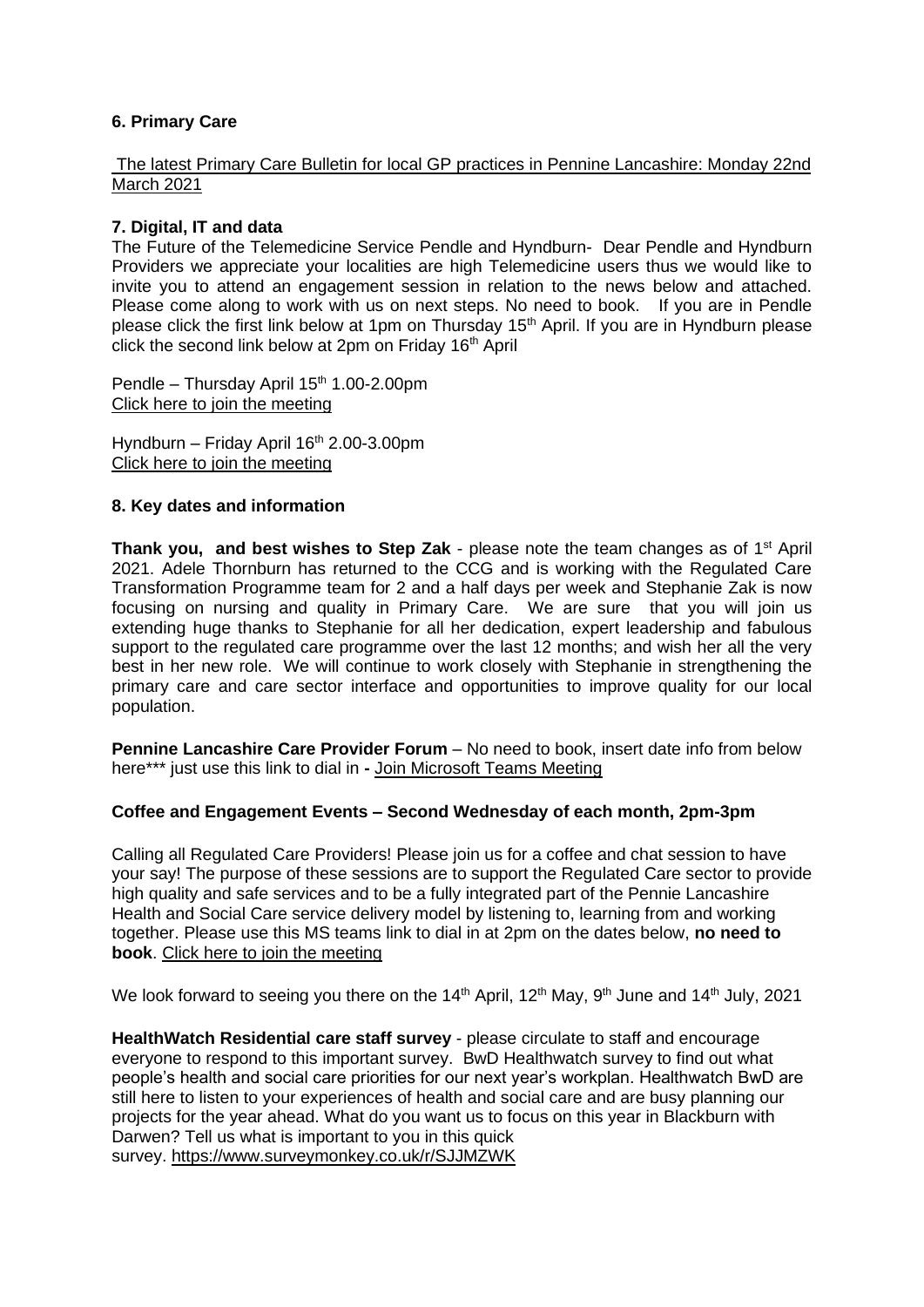# **9. Spotlight on: our feature about you, your residents, staff and settings!**

We have opened a new section which we are calling "Spotlight on". This is an opportunity for you to tell us about what you are doing, news and information about the work you are doing and news or interesting items about you, your residents, staff or settings! Please email us via the email address below. We need items to be received by the Friday before each edition which is published on Mondays!

# **10. Health and Wellbeing**

**Have you thought about 20-20-20?** Please share this article with staff: [www.bbc.co.uk/news/amp/uk-55933168](https://www.bbc.co.uk/news/amp/uk-55933168) - this is a good reminder to take regular breaks from the computer screen. 20-20-20 relates to every 20 minutes, look at something at least 20ft away (probably something outside your window), for 20 seconds. If you can incorporate standing at the same time and doing a few stretches (although possibly not with your camera on, unless everyone else is joining in!), then that would be good for your back/hips, as well.

[Our NHS People](https://people.nhs.uk/) **-** has an amazing range of support, guidance and information for staff health and wellbeing – please do check it out this is available for regulated care sector staff too!

**[Lancashire and South Cumbria Resilience Hub](https://lscresiliencehub.nhs.uk/)** – this is intended as a support resources for all public sector workers and volunteers who have worked through the Covid-19 pandemic and their families. This includes everyone from those who work in the NHS, local authorities and councils, ambulance service staff, care home workers, those working in social care and community workers.

**[The National Bereavement Service](http://thenbs.org/)** - offers practical and emotional support to guide you through what needs to be done. We can introduce the bereaved to trusted partner organisations in both private and charitable sectors, as well as provide information on the statutory requirements following loss, such as the registration of death and probate.

**CCG Health & Wellbeing Bulletins –** you can access the support that is available in these bulletins including free health and wellbeing classes:

[Month 5: March Edition](https://mailchi.mp/c6dffe14dc92/wellbeing-matters-february-edition-4867789?e=33308e05de)

[Month 4: February Edition](https://mailchi.mp/c66ed6edd91d/wellbeing-matters-february-edition?e=33308e05de)

[Month 3 : January Edition](https://mailchi.mp/7546d272ae92/wellbeing-matters-january-edition?e=33308e05de)

[Month 2 : December Edition](https://mailchi.mp/5e4fb149a062/wellbeing-matters-december-edition?e=33308e05de)

[Self Care Week: Special Edition](https://mailchi.mp/1c4d2c69e929/wellbeing-matters-self-care-week-special-edition?e=33308e05de)

[Month 1: November Edition](https://mailchi.mp/3c535df53902/wellbeing-matters-staff-bulletin?e=33308e05de)

**Mental Health Family Hour** – monthly talks on mental health and wellbeing live streamed on YouTube and via social media. For more information: [www.lscft.nhs.uk/mental-health](https://www.lscft.nhs.uk/mental-health-family-hour)[family-hour](https://www.lscft.nhs.uk/mental-health-family-hour)